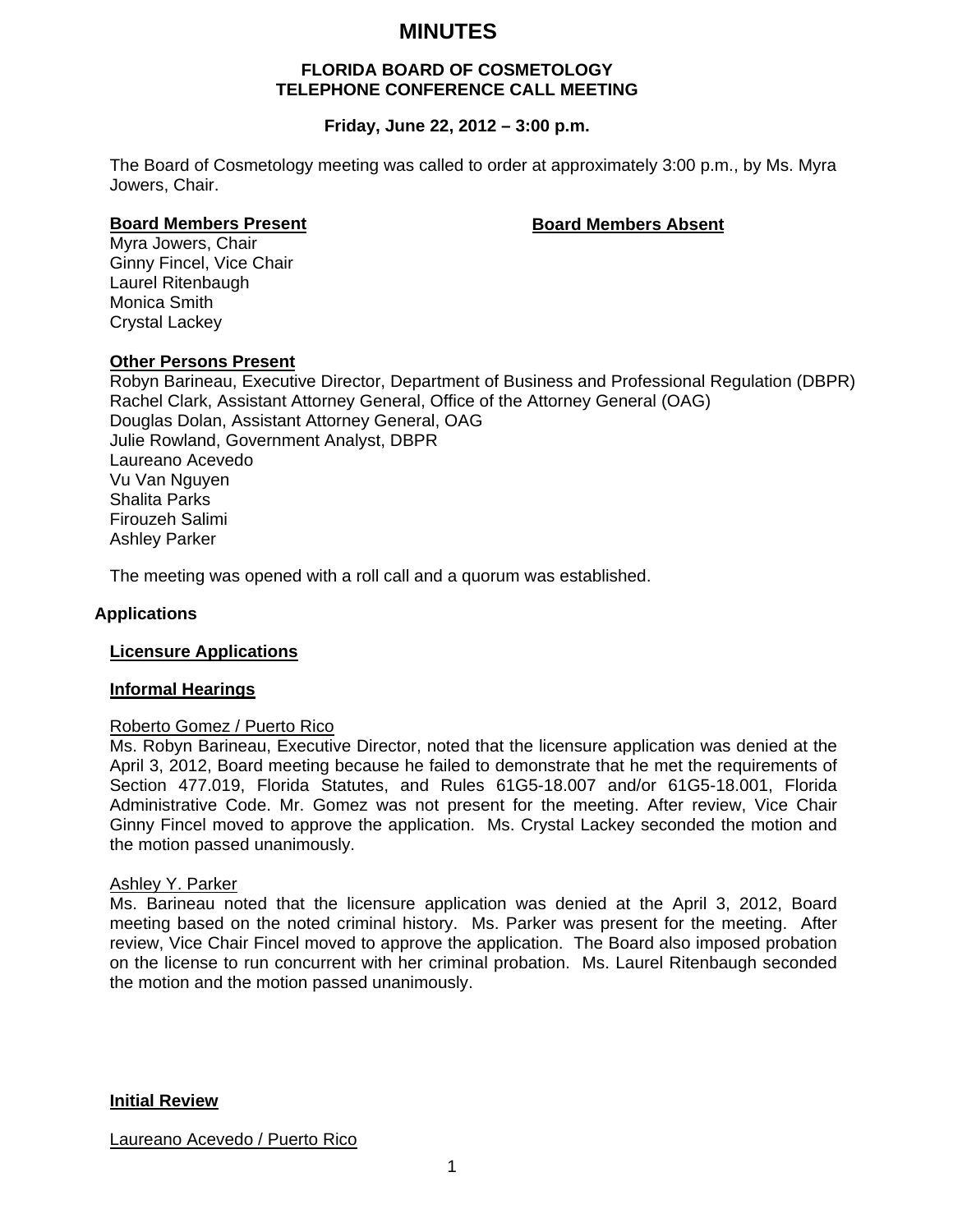Mr. Acevedo was present for the meeting. After review, Mr. Acevedo requested that his endorsement application be changed to an examination application.

### Rosie Aupont

Ms. Aupont was not present for the meeting. After review, Ms. Lackey moved to deny the application based on the noted criminal history. Ms. Monica Smith seconded the motion and the motion passed unanimously.

#### Jessi Lynn Clark

Ms. Clark was not present for the meeting. After review, Ms. Lackey moved to approve the application. Ms. Ritenbaugh seconded the motion and the motion passed unanimously.

### Elvia DeSantiago

Ms. DeSantiago was not present for the meeting. After review, Ms. Lackey moved to deny the application based on the noted criminal history. Vice Chair Fincel seconded the motion and the motion passed unanimously.

#### Jessica Jensen / Utah

Ms. Jensen was not present for the meeting. After review, Vice Chair Fincel moved to approve the application. Ms. Ritenbaugh seconded the motion and the motion passed unanimously.

### Jacqueline Montgomery / Illinois

Ms. Montgomery was not present for the meeting. After review, Vice Chair Fincel moved to approve the application. Ms. Ritenbaugh seconded the motion and the motion passed unanimously.

# Thu Ai Thi Ngo / Tennessee

Mr. Ngo was not present for the meeting. After review, Ms. Lackey moved to deny the application as the application fails to demonstrate that the applicant meets the requirements of Section 477.019, Florida Statutes, and Rules 61G5-18.007 and/or 61G5-18.001, Florida Administrative Code. Chair Jowers seconded the motion and the motion passed unanimously.

#### Vu Van Nguyen

Mr. Nguyen was present for the meeting. After review, Vice Chair Fincel moved to approve the application. The Board also imposed probation on the license to run concurrent with his criminal probation. Ms. Ritenbaugh seconded the motion and the motion passed unanimously.

#### Jennifer Marie Palmer

Ms. Palmer was not present for the meeting. After review, Ms. Lackey moved to deny the application based on the noted criminal history. Ms. Smith seconded the motion and the motion passed unanimously.

# Shalita Parks

Ms. Parks was present for the meeting. After review, Ms. Ritenbaugh moved to approve the application. Chair Jowers seconded the motion and the motion passed unanimously.

### Firouzeh Z. Salimi / New York

Ms. Salimi was present for the meeting. After review, Ms. Salimi requested that her endorsement application be changed to an examination application.

# **Application for Hair Braiding Course**

# **Initial Review**

#### 1Stopceu.com